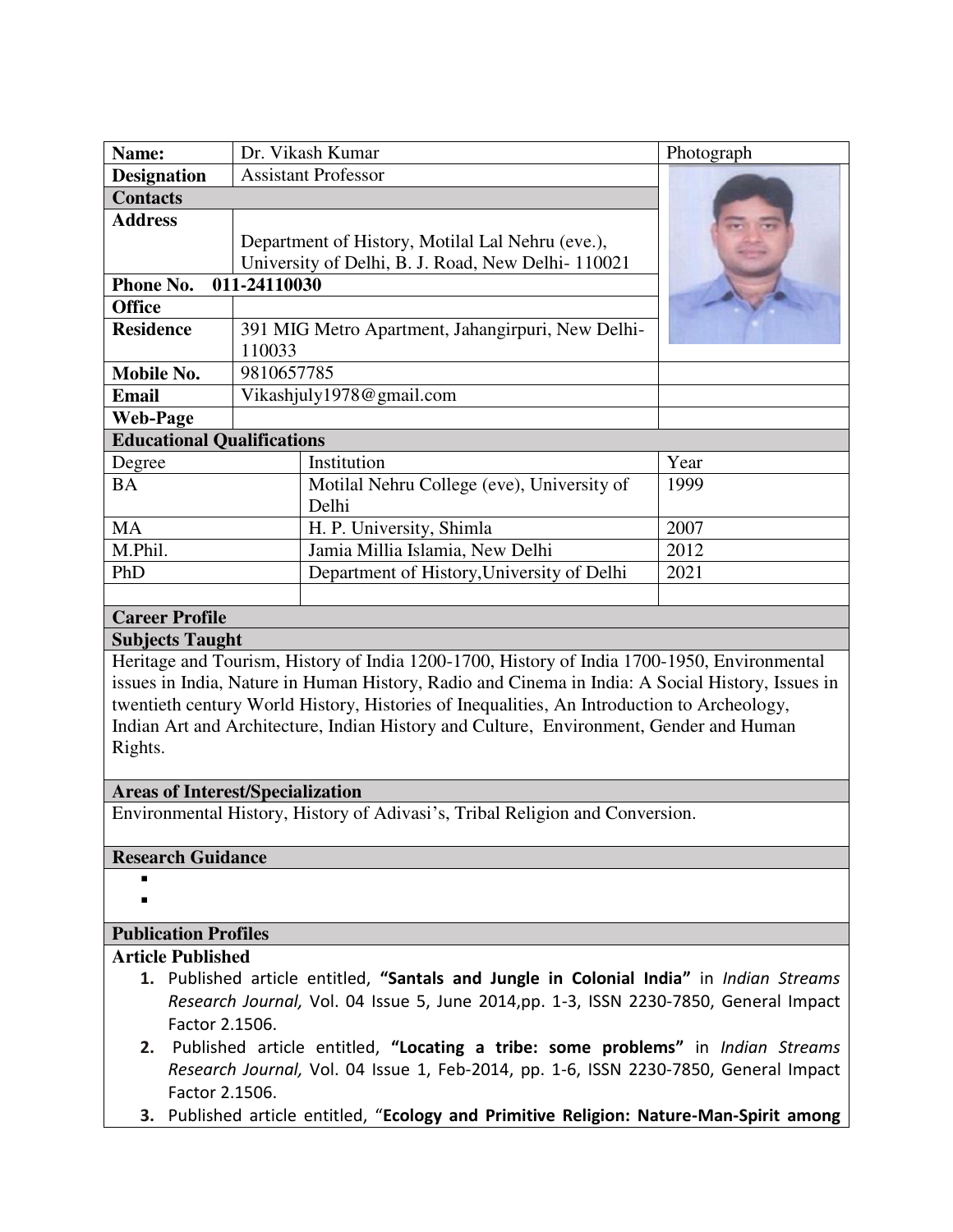**the Birhors of Jharkhand"** in *Contemporary social sciences,* Vol. 28, Number 2 (April-June), 2019, pp 98-106, ISSN 0302-9298, General Impact Factor: 2.495, UGC No. 41795.

- 4. Published article entitled **"A Historical study of Environment: Colonial and Post Colonial situation in India (Chotanagpur)"** in *Journal of Advanced Research in Humanities and Social Sciences,*(online publication) Vol. 1, Isuue 1, 2014, ISSN 2349- 2872.
- 5. Published article entitled, "**औपनिवेशिक भारत में आदिवासी महिलाएँ: एक अध्ययन"** in इतिहास दृष्टि Vol 16-17, pp.125-131, 2020, ISSN 0976-349X.
- 6. Published article entitled, "**Mithology, Medicine and Tribal Health in Jharkhand"** in Pancamanusandhanam, Vol. 3, pp 1-6, 2014, ISSN 2277-7016.
- 7. Published article entitled, **"भारतीय स्वतन्त्रता संघर्ष में गैर-ब्राह्मण और दलित प्रतिरोध" Vol.2, pp 111-**113, in Vaak Sudha, 2014, ISSN 2347-6605.

### **Book Published**

1. Translated in Hindi "**The History of the Santhal Parganas Santhal and Paharias"** (संथाल परगना में संथालों और पहाड़ियों का इतिहास), सम्यक प्रकाशन, New Delhi, ISSN 978-93-91503-92-5. 2021.

### **Book Chapter Published**

1. "**Adivasi in Jharkhand and their rights: Moving towards nowhere"** in Human Rights A Shield against all Swords, pp. 119-200, Book Age Publication, New Delhi, ISSN 978-81- 935957-0-1, 2018.

### **Seminar Presentations**

- **1.** Paper presented entitled '**Disciplining the "wild" Santal body under Colonial Rule'** in an international seminar organized by Delhi University, University of Toronto and Melbourne at India International centre, New Delhi, December 2014.
- 8. Paper presented entitled "**Adivasis in Jharkhand and Human Rights: Moving Towards nowhere"** in A National Seminar organized by Motilal Nehru College (eve), Sponsored by ICSSR, 29-30 March 2017.

**Research Projects (Major Grants/Research Collaboration)** 

#### **Awards and Distinctions**

Awarded ICHR (JRF) for doctoral Research in the year 2012-2013.

#### **Administrative Assignments**

Appointed as Member of the Internal Quality Assurance Cell Committee in Motilal Nehru College (eve), University of Delhi 2019.

Appointed as a Member of Alumni committee of Motilal Nehru College (eve), University of Delhi.